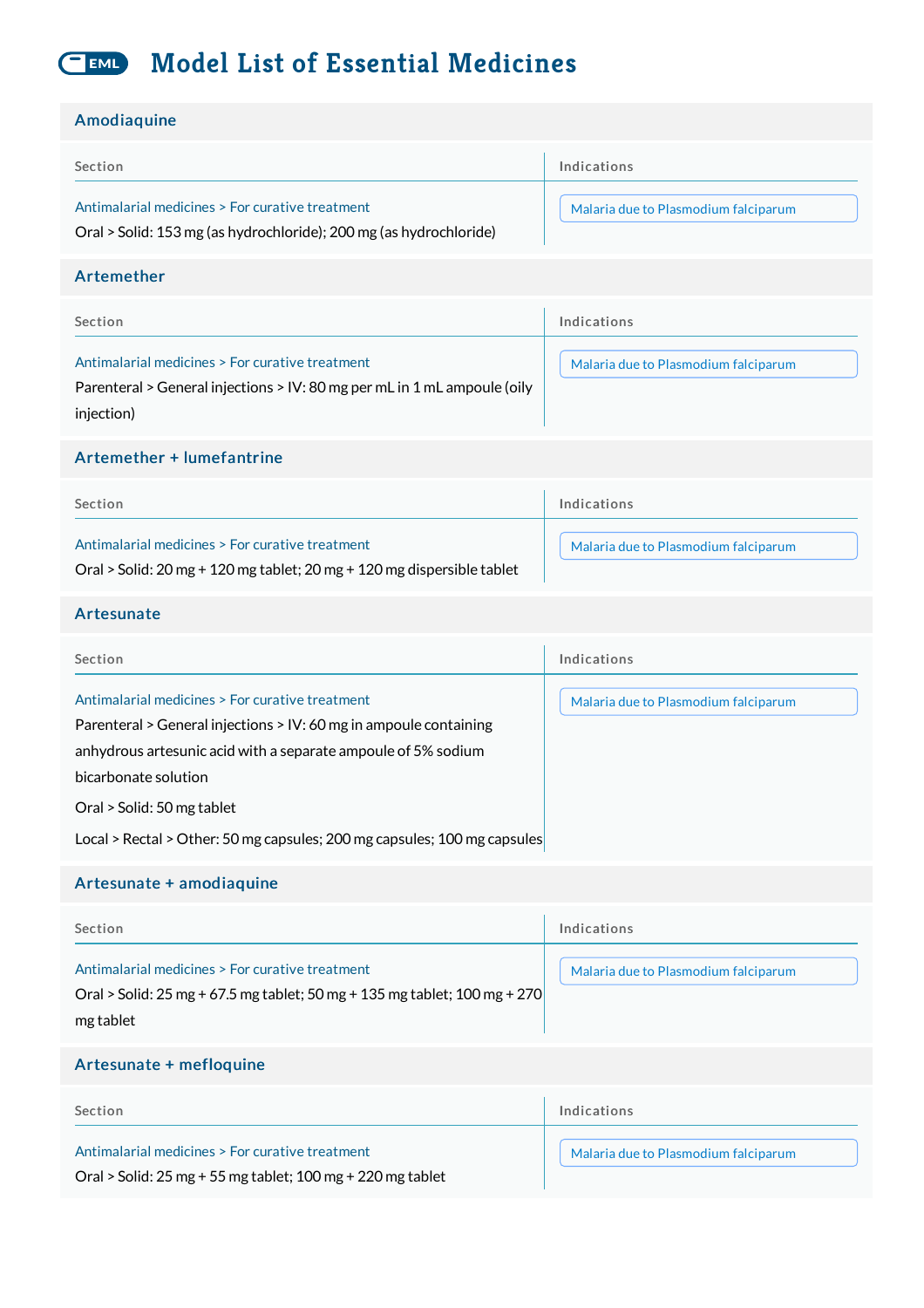## Artesunate + pyronaridine tetraphosphate

| Section                                                     | Indications                          |
|-------------------------------------------------------------|--------------------------------------|
| Antimalarial medicines > For curative treatment             | Malaria due to Plasmodium falciparum |
| Oral > Solid: 60 mg + 180 mg tablet; 20 mg + 60 mg granules | Malaria due to Plasmodium vivax      |

# **Chloroquine**

| Section                                                                                                                                                           | Indications                                                             |
|-------------------------------------------------------------------------------------------------------------------------------------------------------------------|-------------------------------------------------------------------------|
| Antimalarial medicines > For curative treatment<br>Parenteral > General injections > IV: 40 mg per mL in 5 mL ampoule (as<br>hydrochloride, phosphate or sulfate) | Malaria due to Plasmodium falciparum<br>Malaria due to Plasmodium vivax |
| Oral > Liquid: 50 mg per 5 mL syrup (as phosphate or sulfate)                                                                                                     |                                                                         |
| Oral > Solid: 150 mg tablet (as phosphate or sulfate); 100 mg tablet (as<br>phosphate or sulfate)                                                                 |                                                                         |

# Dihydroartemisinin + piperaquine phosphate

| Section                                                                                                       | Indications                          |
|---------------------------------------------------------------------------------------------------------------|--------------------------------------|
| Antimalarial medicines > For curative treatment<br>Oral > Solid: 40 mg + 320 mg tablet; 20 mg + 160 mg tablet | Malaria due to Plasmodium falciparum |

### Doxycycline

| Section                                                                                                                                           | Indications                          |
|---------------------------------------------------------------------------------------------------------------------------------------------------|--------------------------------------|
| Antimalarial medicines > For curative treatment<br>Oral > Solid: 100 mg (hydrochloride or hyclate); 100 mg dispersible tablet<br>(as monohydrate) | Malaria due to Plasmodium falciparum |

# Mefloquine

| Section                                         | Indications                          |
|-------------------------------------------------|--------------------------------------|
| Antimalarial medicines > For curative treatment | Malaria due to Plasmodium falciparum |
| Oral > Solid: 250 mg tablet (hydrochloride)     |                                      |

# Primaquine

| Section                                                                                                                    | Indications                     |
|----------------------------------------------------------------------------------------------------------------------------|---------------------------------|
| Antimalarial medicines > For curative treatment<br>Oral > Solid: 7.5 mg tablet (as phosphate); 15 mg tablet (as phosphate) | Malaria due to Plasmodium ovale |
|                                                                                                                            | Malaria due to Plasmodium vivax |